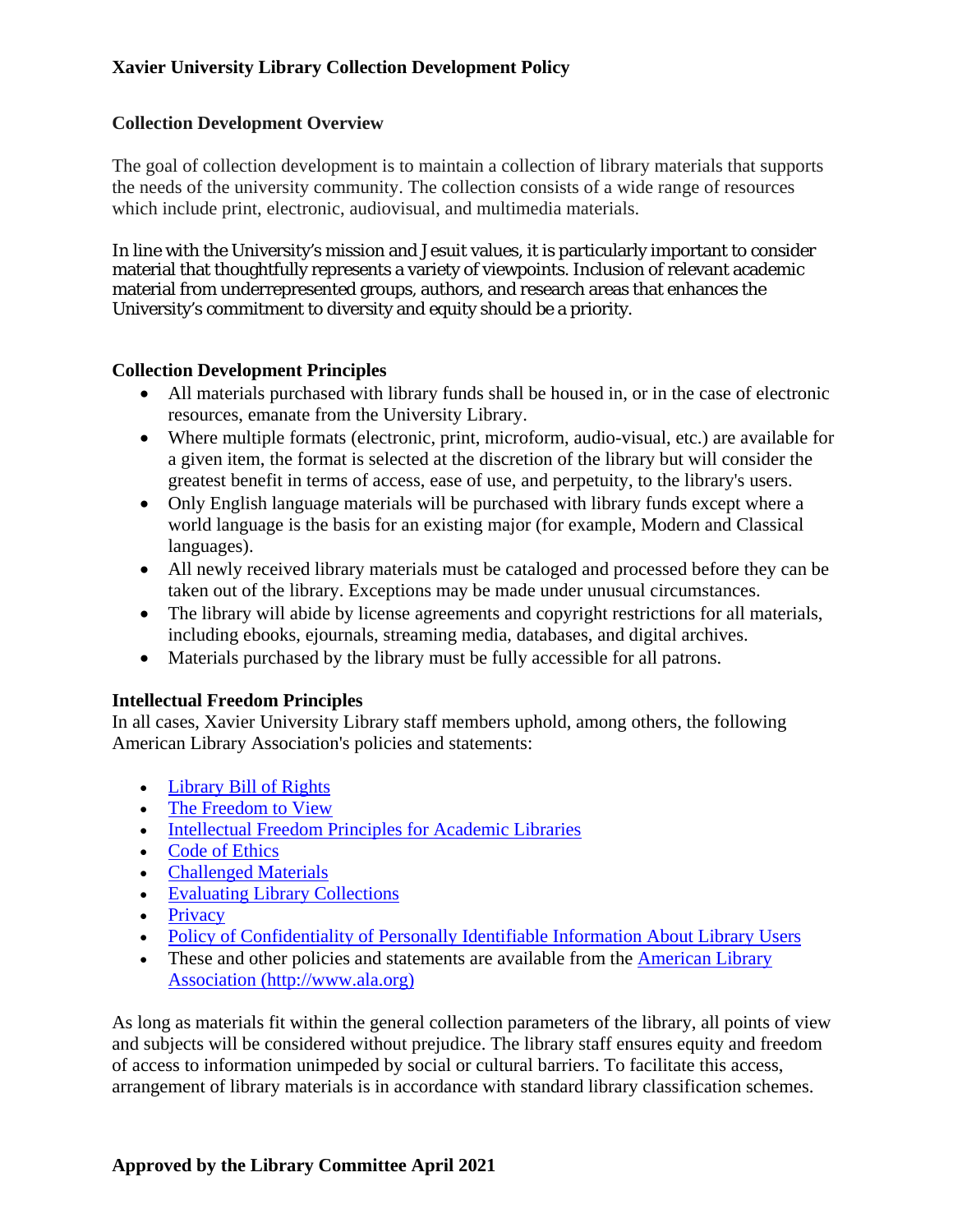Placement of items on shelves is determined solely by the classification system employed and available shelf space.

#### **Faculty role in collection development**

- The library's primary communication with the faculty about library resources and services is through the library liaison program. Librarians work with academic departments to improve collections and to assist with resource selection for existing as well as new courses and programs.
- A portion of the library's materials budget is reserved for faculty purchases. Allocated funds that have not been spent by the deadline for faculty orders revert to the library's general fund and may be spent at the Library's discretion.

Each academic department appoints a faculty library liaison who works with their librarian liaison and coordinates requests for library materials from the faculty in his/her department.

- Faculty are encouraged to submit requests for library materials; these requests are reviewed by the library acquisitions staff to prevent duplication, and to establish preferred format and edition.
- Librarians participate as ex-officio members of the curriculum committees for each of the colleges in order to stay abreast of new courses and changes in the curriculum that may require increased library resources.
- Librarians work with faculty in reviewing and updating the Library's collections to ensure that the materials in the collections are up to date and regularly used.
- Faculty and library liaisons provide vital input to the library in determining what material should be removed from the collection. See the section on "Deselection" for more information.

### **Materials Budget**

The materials budget supports the purchase of all formats designated in the collection development policy. Major budget adjustments between material types are made by the Head of Collection Services with the approval of the Library Director and the Library Committee. Small adjustments are made as needed by the Acquisitions Librarian.

#### **Award Winning Books**

The library is enrolled in a program through which the library automatically receives a wide range of award-winning books for adults, young adults, and children. .

### **Demand Driven Acquisitions**

The library has set aside funds to establish demand driven, patron driven, and evidence-based acquisitions programs. Through these programs the library provides patrons access to a pool of electronic books and streaming videos selected according to a subject profile developed by the library. The library incurs costs when patrons access the resource.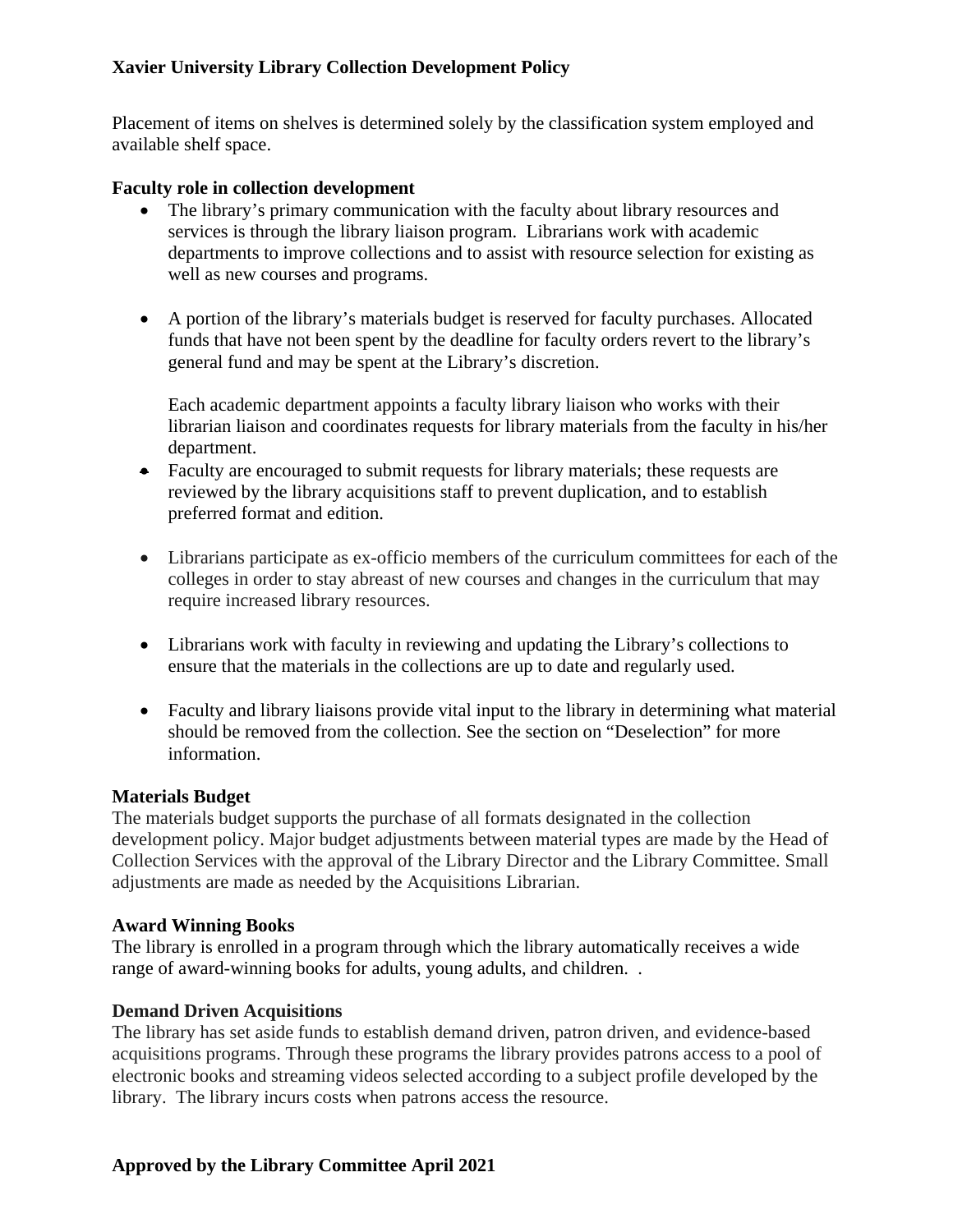#### **Institutional Repository**

Through Exhibit, our digital repository, the library gathers, preserves, and provides access to the scholarship, creative works, and records of Xavier University. Guidelines for submissions are found [here.](http://www.exhibit.xavier.edu/guidelines.html)

#### **Criteria for Selection of Materials**

The selection of materials for the library's collections involves consideration of a number of factors, including:

- Importance of the subject in relation to the curriculum
- Currency and accuracy of information
- Timeliness and importance of information
- Author's reputation and significance
- Publisher reputation
- Availability of other material on the subject in the library, in other area libraries, and in print
- Recommendation in standard reviewing sources
- Price
- Language (Generally only English language material is selected unless it supports Modern Languages curriculum or is an important work not available in English.)
- Scope and depth of subject coverage
- Ease of use
- Likelihood of use

### **Policies for Material Types**

### *Electronic Databases*

- The library maintains access to a wide variety of electronic databases, including indexes & abstracts (many with full text of articles), primary sources, digital book and journal collections that support academic programs.
- The OhioLINK consortium provides a strong core of the electronic database collection. Xavier receives these collections through its continued membership in OhioLINK.
- Before beginning a subscription to a database the library may arrange for a trial to get feedback from librarians and faculty about the resource.
- The library will review the licensing and contract agreements to ensure that the library is able to abide by the contract and stay within copyright restrictions.
- The library also evaluates the infrastructure necessary to support the resource to ensure that the university can provide adequate technical support.
- When subscribing to an electronic resource where ownership (versus access only) is an option, a permanent (versus renewable) license will be explored, relative to financial feasibility.
- The library provides access to freely available online resources that meet the same selection criteria that has been established for online resources that are purchased or leased. Access to these freely available resources is provided through the online catalog, database lists, and subject guides.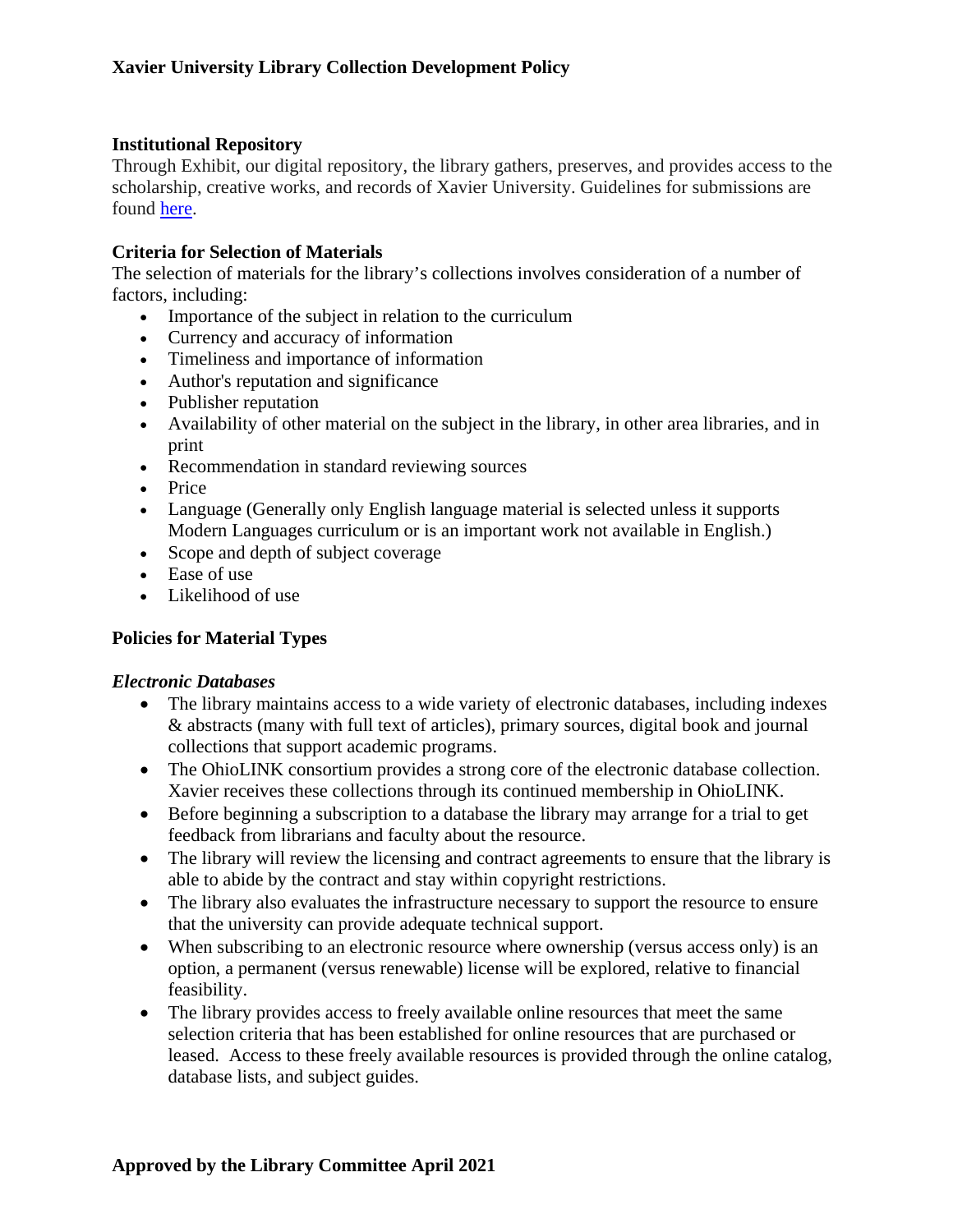• Existing electronic databases are reviewed regularly by the library and academic departments to assure that they meet the needs of the curriculum and are used regularly. Electronic databases with high cost per use will be monitored.

# *Monographs*

- For monographs in print, paperbound volumes are generally preferred for library use when both formats are available because of significant savings in the cost of the materials. However, if the material is expected to be widely used and durability is a concern, then the hardcover edition may be preferable.
- Out-of-print materials will be considered for purchase according to the same criteria used for in-print materials subject to this collection development policy.
- The library purchases or subscribes to electronic books as part of larger collections and also purchases electronic books as individual titles at faculty request.
- If an instructor requests a monograph in electronic format (e-books or streaming media) and the library already owns the print book or dvd the requestor is notified. The library will purchase the duplicate in electronic format if requested.
- If an instructor requests a monograph in print format and the library owns the electronic version (e-book or streaming) the requestor is notified. The library may still purchase the duplicate in print or dvd format if requested.
- The library will consider self-published monographs, applying the same criteria for selection as is applied to other monographs.

### *Reference Collection*

- The reference collection is designed to meet the basic research, curricular, and information needs of the University community in all subject fields.
- Reference resources of all types and formats, in all appropriate languages are selected in accordance with the criteria established for the selection of library materials.
- As patron demand for print reference materials has declined dramatically, print reference books are generally not acquired.
- Electronic reference resources are acquired in the same manner as electronic databases.

# *Reserve Collection*

- The reserve collection is a collection of instructor-owned materials and materials owned by the library which have been separated from the larger collection for restricted use for students in particular courses.
- Most items in the reserve collection are placed on temporary reserve by faculty; the collection also includes materials designated by the library that are at high risk for theft.
- The library will purchase a library copy of an item to replace an instructor's personal copy when appropriate.

# *Faculty Publications*

• The library maintains a collection of active and emeriti faculty-authored monographs. Multiple copies are purchased and housed in faculty publications in the McDonald circulating collections as well as the President's office.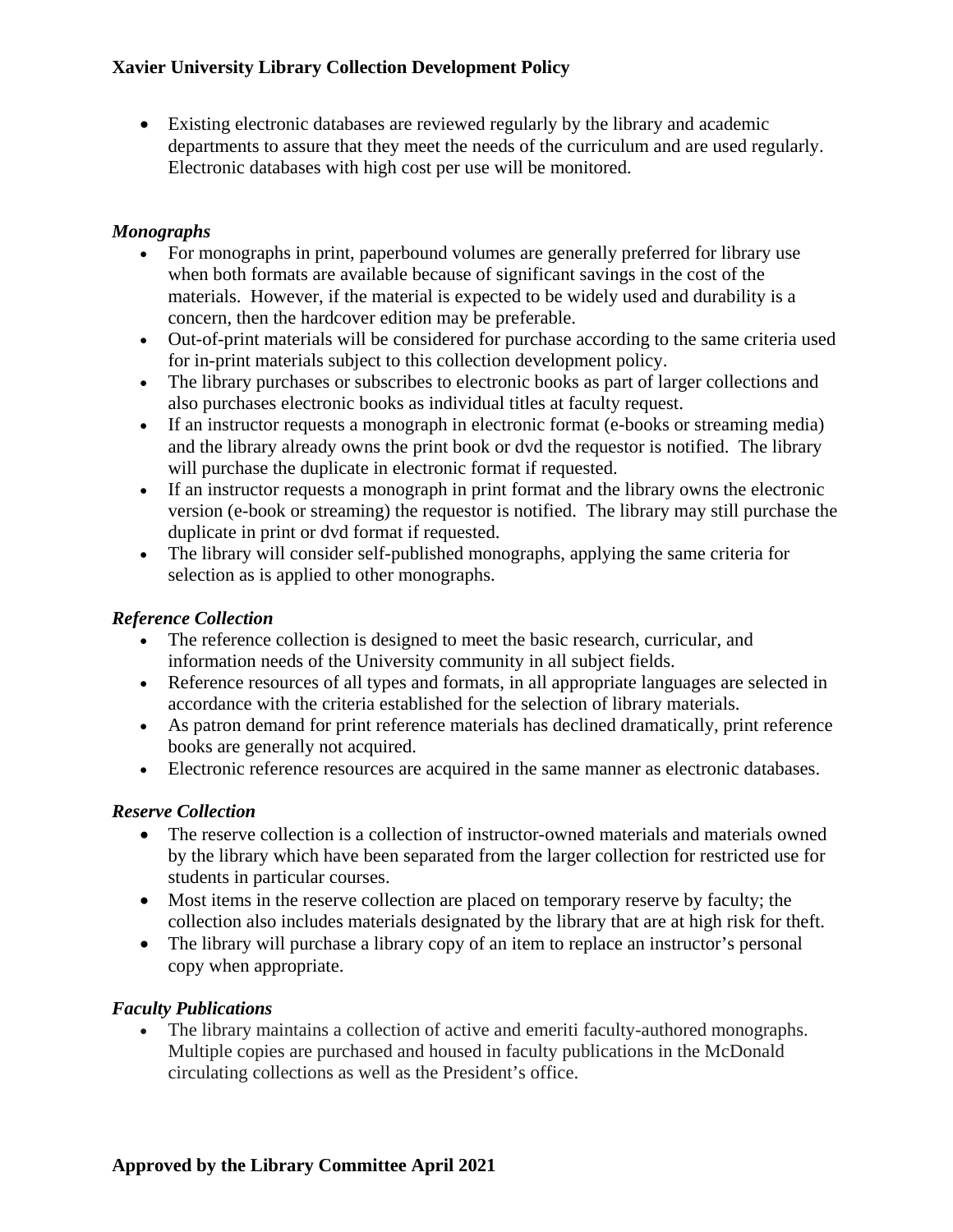• The library may purchase other faculty publications, such as edited books, chapters in multi-author books, conference presentations, and other academic publications with the same consideration of other materials, but will not purchase multiple copies.

# *Juvenile Collections*

• The Juvenile Collections include juvenile and young adult monographs, selected juvenile serials, and appropriate non-print media. The purpose of these collections is to support the programs of the School of Education.

# *Textbooks*

- The library acquires selected elementary and secondary school textbooks for the textbook collection in support of teacher education.
- Current course textbooks are not routinely purchased. Other textbooks are not acquired unless they are considered as definitive sources in the subject area.
- Donations of textbooks may be accepted. Instructor's editions, workbooks, and examination copies may not be placed in the collection.

# *English as a Second Language (ESL) Collection*

- The ESL collection supports the academic needs of students in the ESL program.
- This collection includes books, media, and packages of books or videos with audio supplements.
- Audiovisual materials that have been purchased to support the ESL program are shelved with this collection instead of the general media collection to allow for browsing.

### *Leisure Reading Collection*

- The library purchases popular books for leisure reading as funding allows. These materials are purchased as part of an approval plan for award winning books.
- Materials in the leisure collection are regularly reviewed; items that are no longer of current interest may be either moved to the general circulating collection or withdrawn.

### *Journals & Serials*

- Preference is given to journals in electronic format, although all formats are considered in the library's purchase and/or access decisions.
- Faculty may submit requests for new journal subscriptions through their department library liaisons. The library will review these requests according to the criteria listed below. New subscriptions will begin in January.
- The library also gathers interlibrary loan statistics to identify highly requested journals and will consider subscribing to these journals if funding allows.
- The retention schedule of general interest magazines (i.e. non-academic titles) and newspapers is determined on a case-by-case basis. Upon recommendation by a faculty member, change in the retention rate of a given title will be considered.
- Electronic journals that require an individual username or password instead of IP access will not be considered unless essential to the curriculum and no other access is available.
- Electronic journals that do not offer institutional subscriptions will not be considered.
- *Criteria for selection of journals*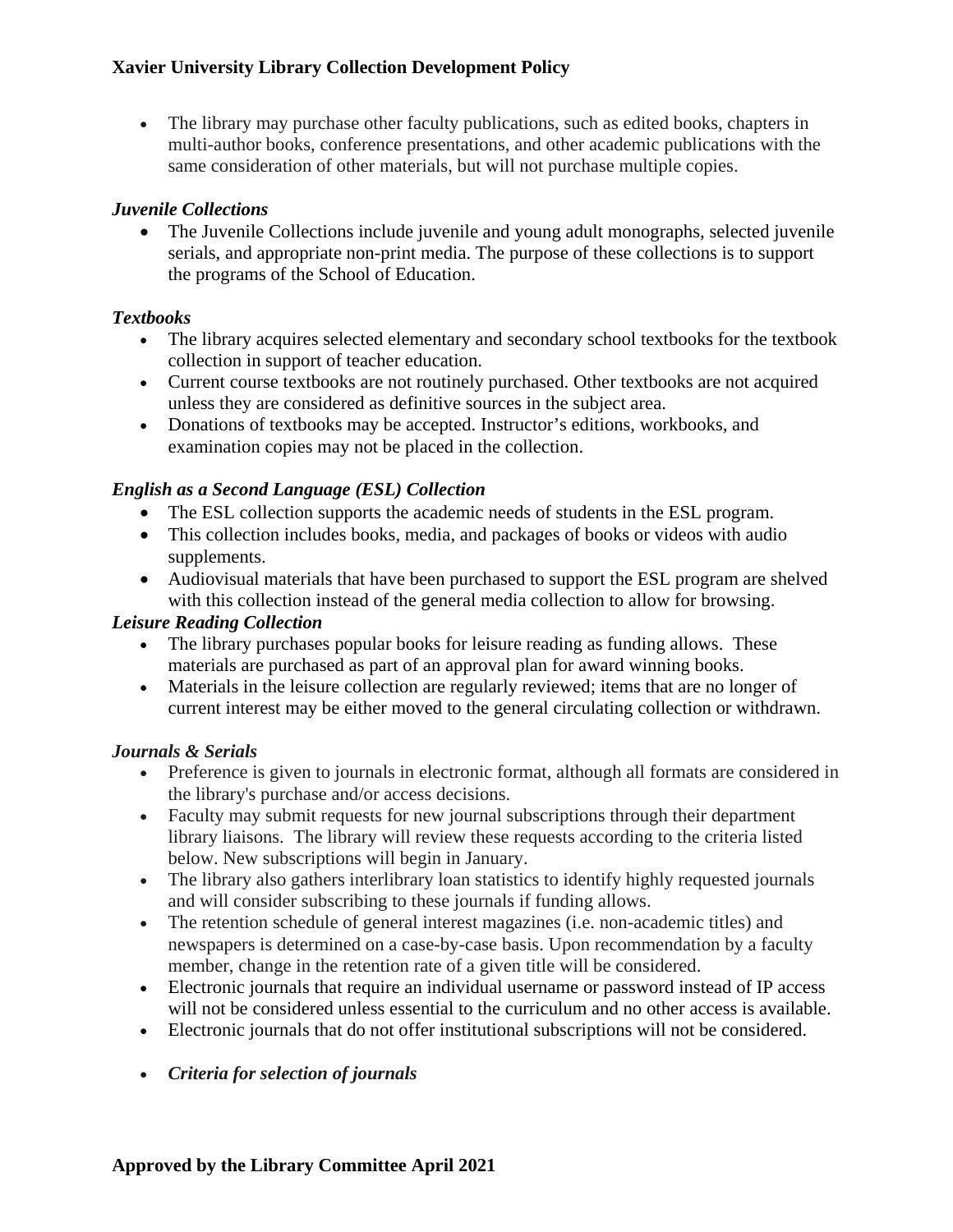Faculty and librarians may request that the library begin a subscription to a journal at any time. The decision to begin a new subscription is based on the following factors:

- o Relevance to the curriculum
- o Cost of ownership compared to cost of access and availability of the material through document delivery services; factors to consider include price, cost of storage, delivery time, and demand
- o Full-text availability through electronic means including the consideration of an embargo imposed by the publisher
- o Professional reputation
- o Indexing and abstracting in sources accessible to library users
- o Scarcity or abundance of available periodical titles within the discipline

# • *Criteria for cancellation of journals*

Decisions regarding journal cancellations are made in consultation with faculty and involve consideration of the following factors:

- o Relevance to the curriculum
- o Usage
- o Cost
- o Full-text availability through electronic means including the consideration of an embargo imposed by the publisher

#### *Newspapers*

• The library maintains subscriptions to a limited collection of newspapers. These papers are generally retained for a period of 3 to 6 months and then discarded.

### *Popular magazines*

• The library maintains subscriptions to a small number of popular magazines of interest to the general public. These are shelved separately from the main journal collection and are generally retained for 6 months.

#### *Media*

- Streaming media is the format of choice for motion picture materials, unless only DVD or Blu-ray is the only format available or cost of a streaming license is prohibitive.
- Streaming media is purchased both in subscription packages and individually by title. The Acquisitions Librarian will review individual licenses as they expire to determine if there is still need for the license.
- •
- •

#### *Musical Scores & Music CD's*

• Musical scores and cd's are acquired selectively as needed in support of the curriculum. The library also supports subscriptions to electronic resources that provide streaming audio content.

### *Computer software*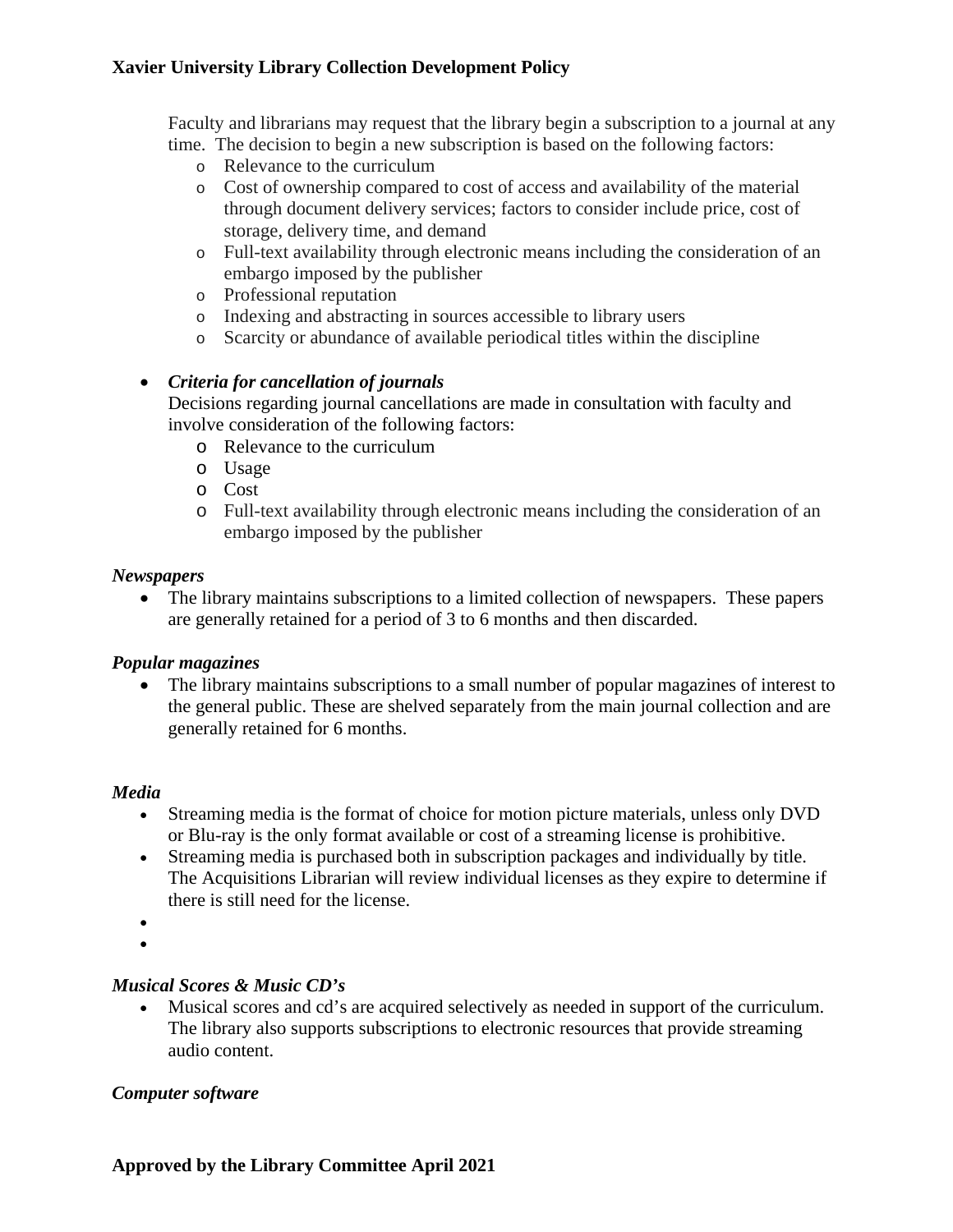- The library does not collect computer software programs.
- Computer software for use by faculty, staff, and students is purchased and supported by the departments of Application Services and Infrastructure & Technology Support in the Division of Information Technologies.

### *Microforms*

• The library will not consider new microform purchases. Some microform is retained when the library does not own the material in other formats.

# *Dissertations, Theses*

- Graduate students and faculty may request that the library purchase a dissertation to support their research. These items may be added to the library's collections subject to the criteria as stated in this policy.
- The library provides access to undergraduate, masters and doctoral theses and dissertations from participating OhioLINK member schools through the Ohiolink Electronic Theses & Dissertation collection. This collection contains the abstracts of the theses and dissertations as well as the full-text if it was submitted.
- The library holds a collection of bound theses and dissertations published by Xavier graduate students in Psychology, English, History, and Theology. Each department maintains their own guidelines and procedures for the binding and disposition of these materials.

# *University Archives and Special Collections*

- The University Archives and Special Collections is administered by the University Archivist and Special Collections Librarian. The Special Collections Collection Development Policy is available [at](http://www.xavier.edu/library/about/Archives-Collection-Policy.cfm) https://libguides.xavier.edu/c.php?g=636899&p=6966296.
- Gifts to the library may be added to Special Collections if the materials are rare or fragile and the subject matter is deemed appropriate for the library's collection.
- Books from the general collection may be transferred to Special Collections if deemed to be rare or valuable.

# **Focused Collections**

- The library maintains several focused collections that provide support for administrative areas that relate to the University's mission.
- The library will consider the establishment of the focused collection on a case by case basis, considering the potential benefits and drawbacks of separating specific materials from the general collection.
- Current specialized collections include:

# o *Jesuit Identity Resource Center*

Established in conjunction with the Department of Mission and Identity. This is an active collection. The library may purchase additional copies of materials related to the university's Jesuit identity that have been purchased for the general collection to add to this collection.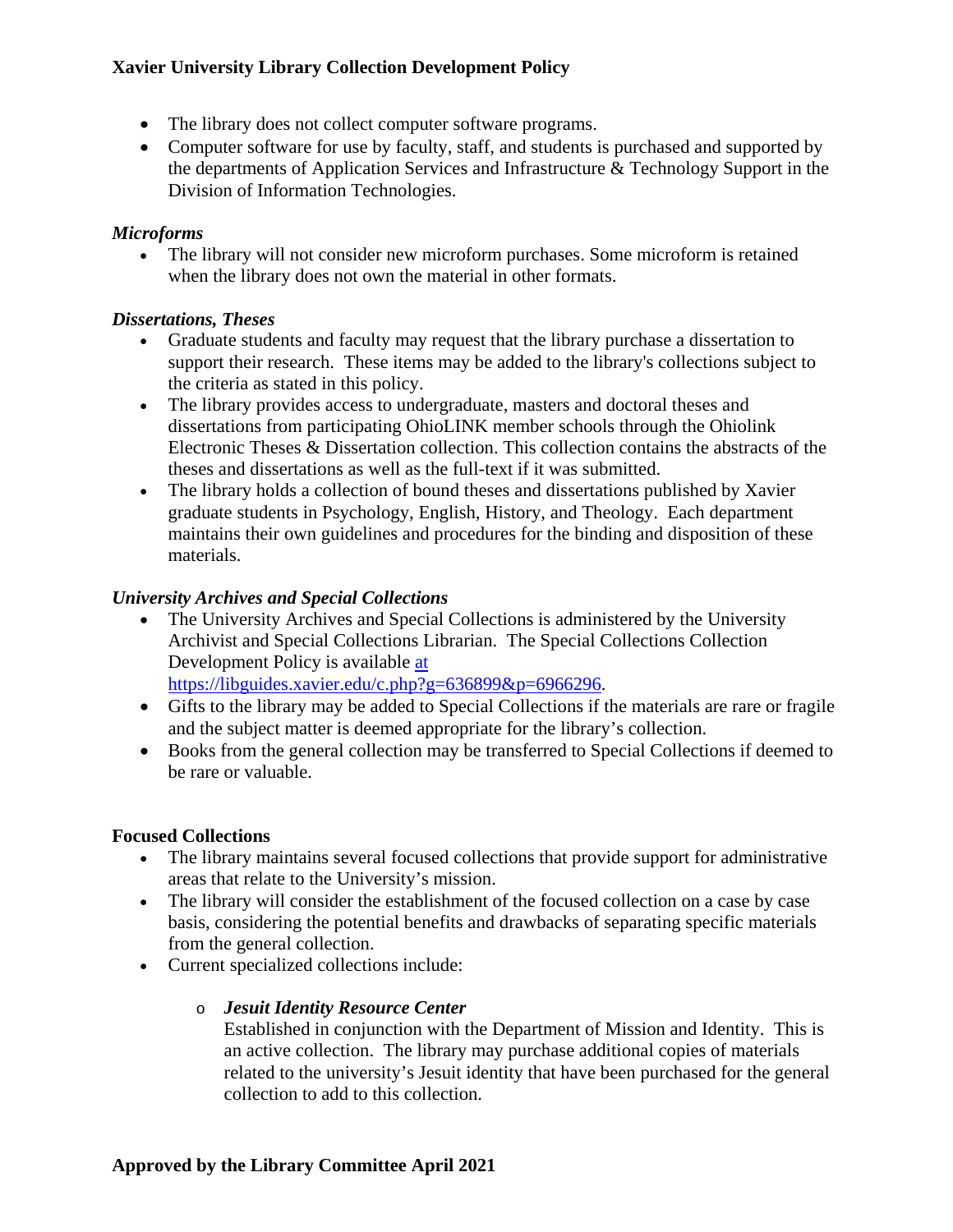#### o *Ecumenical Resource Center*

Established in conjunction with the Brueggeman Center. The library is not actively purchasing for this collection but will accept gifts from the Brueggemen Center to add to the collection.

### o *Dorothy Day Center*

Established in conjunction with Dorothy Day Center, which is now part of the Center for Faith & Justice. The library is not actively purchasing materials for this collection.

# **Gift Materials**

Gift materials are subject to the same criteria for addition to the collection as purchased materials. The library reserves the right to accept or reject gifts, with or without restricting conditions, and the right to dispose of unwanted gift material. Donated items which are not accepted may be sold either to a used-book vendor or by the library or recycled.

Before a gift may be accepted, a donation letter must be sent to the Acquistions Librarian. A sample letter is available. The library does NOT perform appraisals, so any donation requiring an appraisal must be conducted by the donor.

Due to space limitations and preservation practices, the library does not normally accept the following materials:

- Popular magazines (i.e. *National Geographic, Smithsonian*, etc.)
- U.S. government publications
- Books and scholarly journals which duplicate our holdings
- Materials in poor condition or exhibiting signs of mold or mildew
- Material that contains excessive highlighting, underlining, or annotations (unless annotations are of significant scholarly value)
- Material in outmoded formats (e.g., videocassette tapes, cassette tapes)
- Electronic materials requiring dated software
- Materials which might cause the library to be liable for copyright infringement (i.e., illegally copied audio and video recordings, subscriptions to journals to which the library has not subscribed, copyrighted psychological tests, workbooks)
- Human remains, including those which are, or could conceivably become, zombies.

### **Materials purchased by faculty**

• The library does not reimburse faculty for materials that were purchased outside the library without approval from the Head of Collection Development. A faculty member who intends to purchase materials at an event such as a conference should obtain approval in advance from the Head of Collection Development and will be reimbursed in the amount allocated for those purchases.

### **Retention guidelines**

*Books*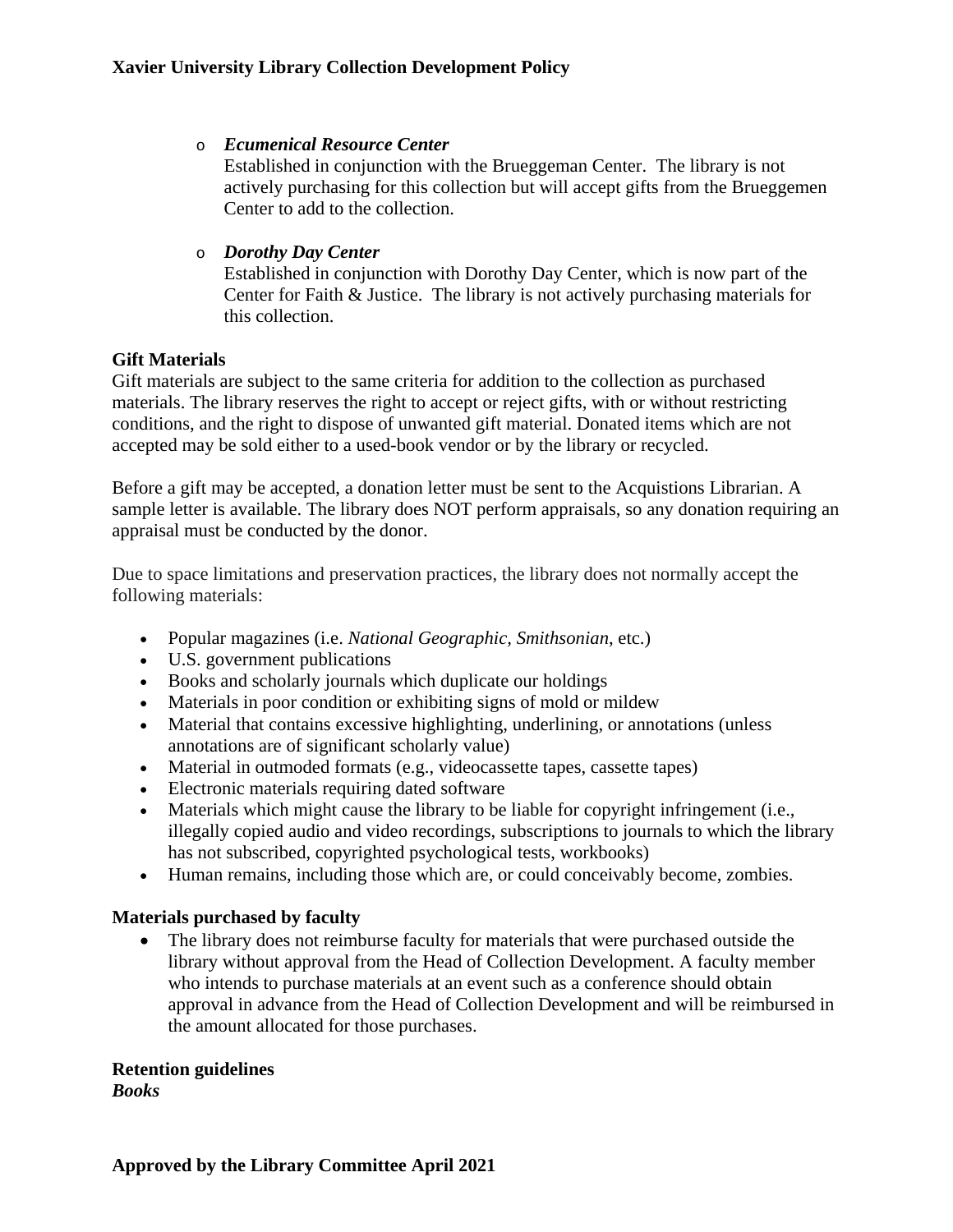• Previous editions of most books will be withdrawn when a newer edition is purchased.

#### *Journals*

- The library has established guidelines for the retention of the print journal volumes that are available either electronically or in print at other Ohiolink libraries. These guidelines help ensure that the library's collection consists of materials that are actively used.
	- o Print volumes of journals that are available in electronic journal collections to which the library has permanent access (JSTOR, Ohiolink's Electronic Journal Center) are **not** retained.
	- o Print volumes of low use journals that are available at other Ohiolink libraries or depositories are **not** retained.

#### **Deselection**

Deselection is an essential, continuing library practice which provides quality control for the collection by withdrawing of outdated, inaccurate, and worn-out materials. Whenever possible, both faculty and library staff participate in this process to ensure that publications of historical or research significance are not discarded. The library will retain materials which are unique or rare in Ohio and will note its commitment to retain those items.

The same guidelines used for selection of library materials provide the criteria for de-selection. Physical condition, age of material, date of last loan, number of loans, number of copies in the collection, obsolescence of information, language of the material, coverage of the subject by other material in the collection, and availability of the material from other libraries are all factors that are considered.

#### **Preservation and Conservation**

The library endeavors to protect the physical integrity of materials in the collection through conservation measures such as temperature, humidity and dust control. Books in need of simple repairs will be repaired in house; materials that cannot be repaired in house will either be sent to the bindery or the item will be withdrawn and replaced. The acquisitions budget includes a small allocation for replacement books and media.

#### **Replacements**

Materials in various formats that are missing, lost or withdrawn are not automatically replaced. Potential replacements are evaluated using the same criteria for selection as regularly purchased items. Heavily used materials that are determined to be immediately necessary for teaching and research will be replaced as quickly as possible.

#### **Lost or Damaged Items**

Library materials which have been lost or damaged by patrons will be replaced if they are still available and considered appropriate for the collection as the budget allows. Patrons who are responsible for the loss or damage to the materials are charged for the item plus a processing fee.

#### **Sustainability**

The library makes a significant effort to recycle materials that have been withdrawn from the collection. These efforts include recycling print journal volumes, sending unwanted gift books